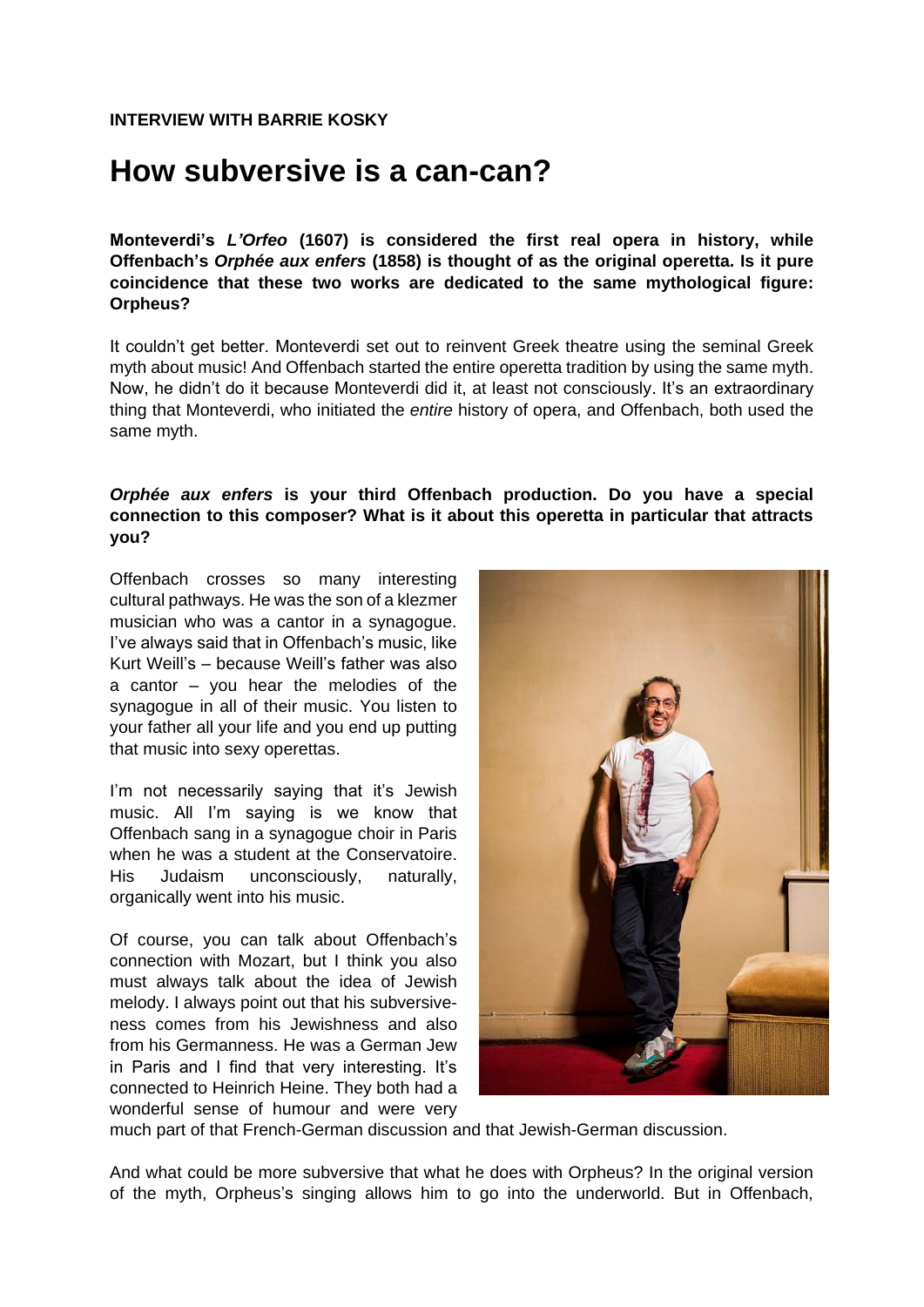everyone's complaining about Orpheus and his music. You've got that duet where Eurydice is begging him not to play the violin because it's so awful.

While other composers can make the stones weep or the wind stop with their music, Offenbach's genius is that he puts a smile on your face, even in the most stoic, misanthropic person. You just can't help smiling.

#### **The premiere of** *Orphée aux enfers* **in Paris was a scandal. What remains of this radicalism today?**

This *is* a radical piece and I think there are two things you can pick up from Offenbach's time and bring into our own. Firstly, you have the outrageousness of satirizing music itself. He starts out with the quintessential myth of music, but everything that is held sacred about that myth, including the loss of his wife in the underworld, is mocked. Not only do we *not* get the sacred marriage between Orpheus and Eurydice and the idea of his sacred music, but also she can't stand him! She can't stand his music! She loathes him!

So Offenbach turns the whole idea of the power of music in the Orphic myth on its head, plays with it but then celebrates it. And where better to do this than in Salzburg, where you can play with the idea of *holy* music. *Orphée aux enfers* is not *Parsifal*!

And the second thing he subverts is the whole idea of heteronormative marriage. What does marriage mean? And you see this in Orpheus and Eurydice, as well as in Jupiter and Juno. The genius of Greek and Roman mythology is that they made marriage so dysfunctional.

## 'Orpheus, you have the soul of a common fiddler!' -'Wife, your verdict is very harsh.'

#### **Unlike in most arrangements of the Orpheus material, Offenbach's Eurydice is not the faceless wife, but has a distinct opinion of her own. Is she actually the protagonist of the piece?**

This presentation of these amazing strong women really interests me. It became even more developed with *Hélène* and the *Grand Duchess of Gérolstein*. These female characters are *decades* ahead of anything any composer was doing on the opera stages. We must remember that we don't see these women in 19th-century French, Italian, German or Russian opera.

In everyone else's version, she dies and Orpheus journeys to the underworld – a horrible place – attempts to bring her back and loses her a second time: that famous turn of the head. And he goes back up to earth, is ripped apart by the furies and his body goes down the river and becomes music. Wonderful, powerful, mythic material.

Not in Offenbach. Here, Jupiter makes him turn around because Jupiter and Pluto want Eurydice to remain in the underworld. But she says, I don't want either of you and don't make me go back to that Orpheus! And she jumps into the arms of Bacchus.

In the end she wants her freedom and her independence. Where in serious operas of the time do you get a female character choosing independence of marriage and male tyranny?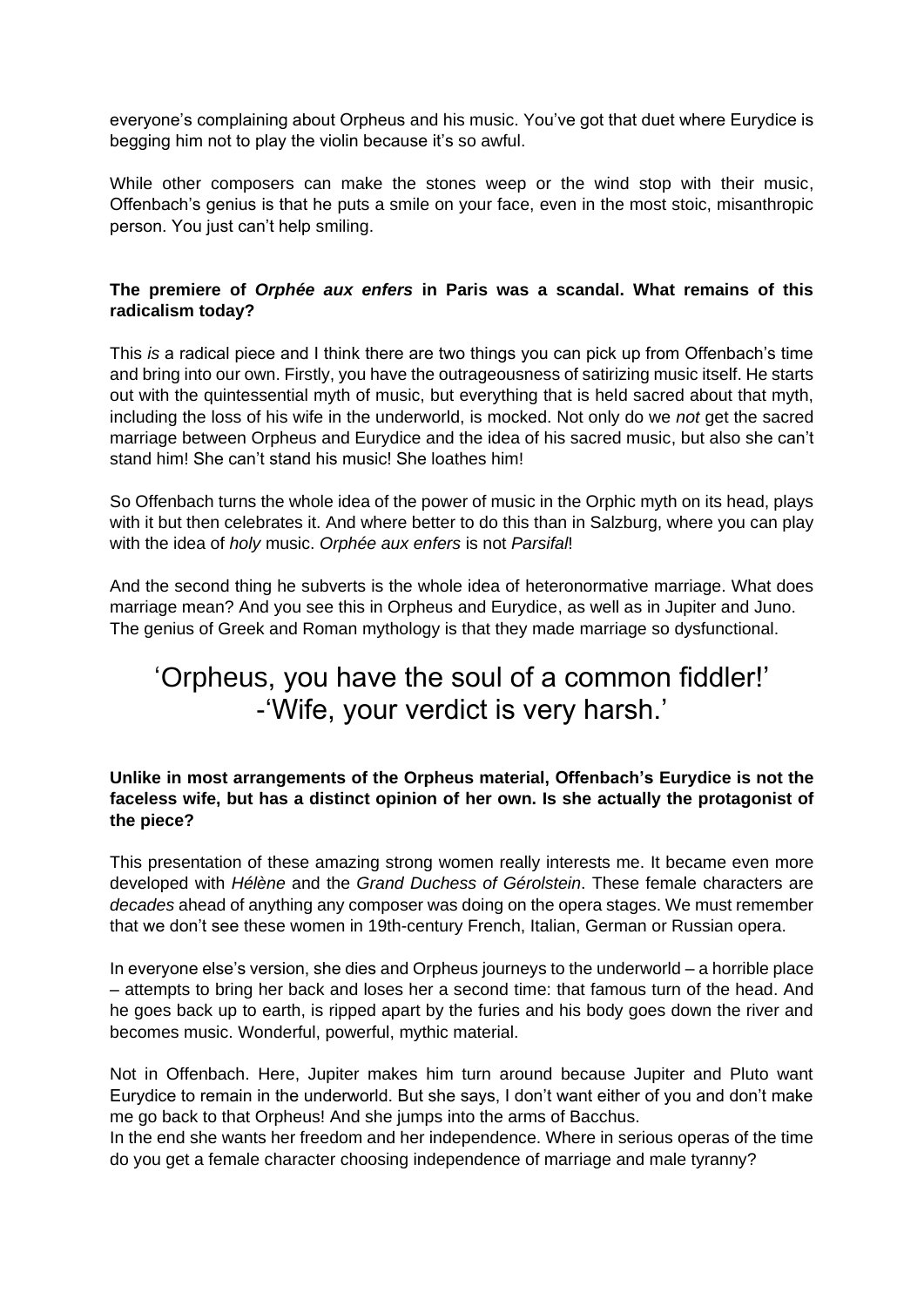#### **Can you tell us anything about your production, the set design and the costumes? What kind of world are you taking us to?**

I can't tell you details, because they get worked out during rehearsals. But it's always the case with Offenbach that we need to realize we don't live in his time. We can't replicate the extraordinariness of what it must have been like to sit in these gas-lit theatres with these halfnaked dancers and this outrageous political satire where the very audience he was satirizing was sitting there, laughing at themselves.

It was a mixture of political satire, porn and varieté. So we can't even begin to imagine what it was actually like. All we know is it was very hot in those tiny theatres, which must have been part of the experience: sweaty and dirty.



*Speaking of the can-can: detail from the Salzburg Festival costume department*

So if we now say that Offenbach is just a satire of the bourgeoisie and do it like that, it doesn't work, because what are we doing then? Would it mean making the Salzburg audience laugh at itself? Well, that joke would wear thin within minutes. I'm not doing a hard-hitting social critique. If I wanted to do that, I would do *Aufstieg und Fall der Stadt Mahagonny*. If I want to make a comment about society, that's not *Orphée aux enfers*.

In my production, I'm taking you to a surreal fantasy world that has elements of different time periods. We are not doing a 19th-century reconstruction and we are not doing a contemporary production. We are mixing – the world is a hallucination of elements of Offenbach's world seen through the eyes of the 21st century. Like all operetta, it must have opulence. It's a Kosky production, so we're using silent film techniques and gender-bending and varieté. It's an Offenbach Panopticon. I'll give you one more hint. We have Swarovski sponsoring part of the can-can.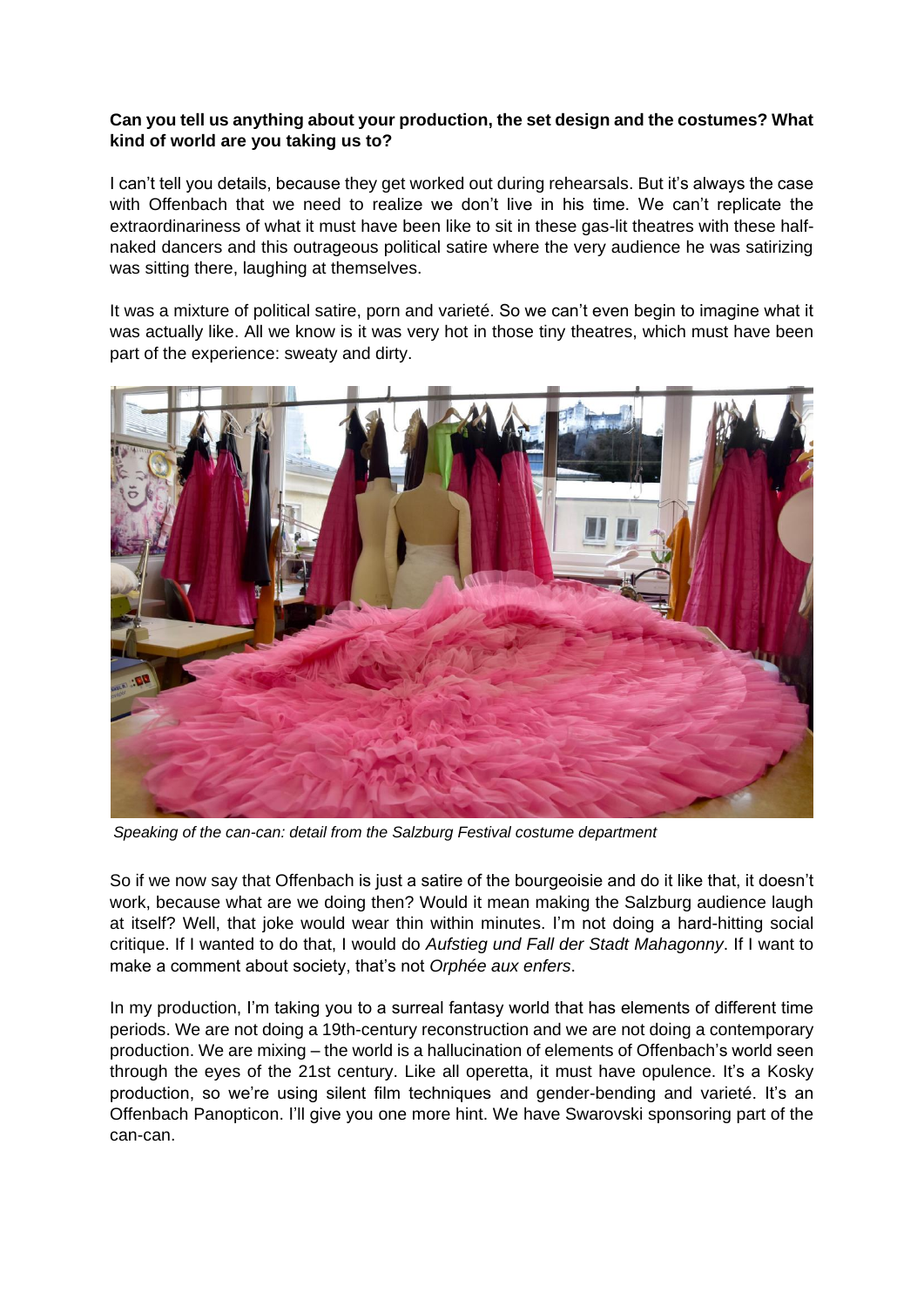#### **Speaking of the can-can, anyone who thinks of** *Orphée* **and Offenbach will inevitably have that tune in their head. There is hardly a more famous operetta melody. Everybody expects a big explosion on stage? How do you deal with it? Will there be an explosion?**

You know, when you see many productions of *Orphée aux enfers*, they don't even do the cancan. But you *must* do it, because all the Dionysian energy in *Orphée aux enfers* is encapsulated in that dance. But what is the can-can? How you do the can-can? How subversive is the cancan? These are all very important questions. There are so many interesting levels you can you work on this piece and play with it.

The can-can is an incredible dance thing started by men and eventually taken over by women, initially in the dance halls and the varietés of Paris, without underwear. Then they put underwear on the dancers, but it had a slit. It was a bit like belly dancing with your crotch.

#### **There are two versions of this operetta. Which will we see in Salzburg? And how do you deal with the spoken dialogue?**

We're singing it in French and speaking in German. There was a discussion about whether we should do it all in German, because there's a tradition, going back at least to Max Reinhardt when he did all his famous Offenbach productions, in German.

When we did *Barbe-bleue* and *La Belle Hélène* in Berlin, we did them in German. In Salzburg, there's a mix, but it's a mix that works because Offenbach was German-French. And I think that this mixing of French and German is authentic to Offenbach's DNA.

And we'll be adapting the dialogue, because we're turning the role of John Styx into Death itself. In Offenbach there is a dance between Eros and Thanatos, a tango between death and the erotic. It was my idea that the piece should be narrated by death. So Max Hopp (as Styx) has a larger role than he would otherwise.

#### **The conductor is Enrique Mazzola, with whom you have already worked a lot. What do you appreciate about him and this collaboration?**

The Vienna Philharmonic is going to play. There is need for a conductor who can give speed and wit. Markus Hinterhäuser and I came up with Enrique Mazzola because of his experience with Rossini and Donizetti and because his Meyerbeer at the Deutsche Oper Berlin was sensational!

#### **Have you already worked with some of the singers in the Salzburg cast?**

I was very involved in the casting process, which isn't usual for a festival like this. And I had to have clowns. Offenbach only works when you have clowns as performers. I can't teach someone to be funny and I can't teach someone to be able to how to do this style. And I know that the performers we've found will be able to do it. We have two fabulous young singers as Orpheus and Eurydice. Joel Prieto has sung Tamino in my production of *Die Zauberflöte* in Madrid. He's great and he can sing, dance and act. We have Kathryn Lewek, who was a sensational Konstanze at the Deutsche Oper Berlin and I think is the best Queen of the Night in the world.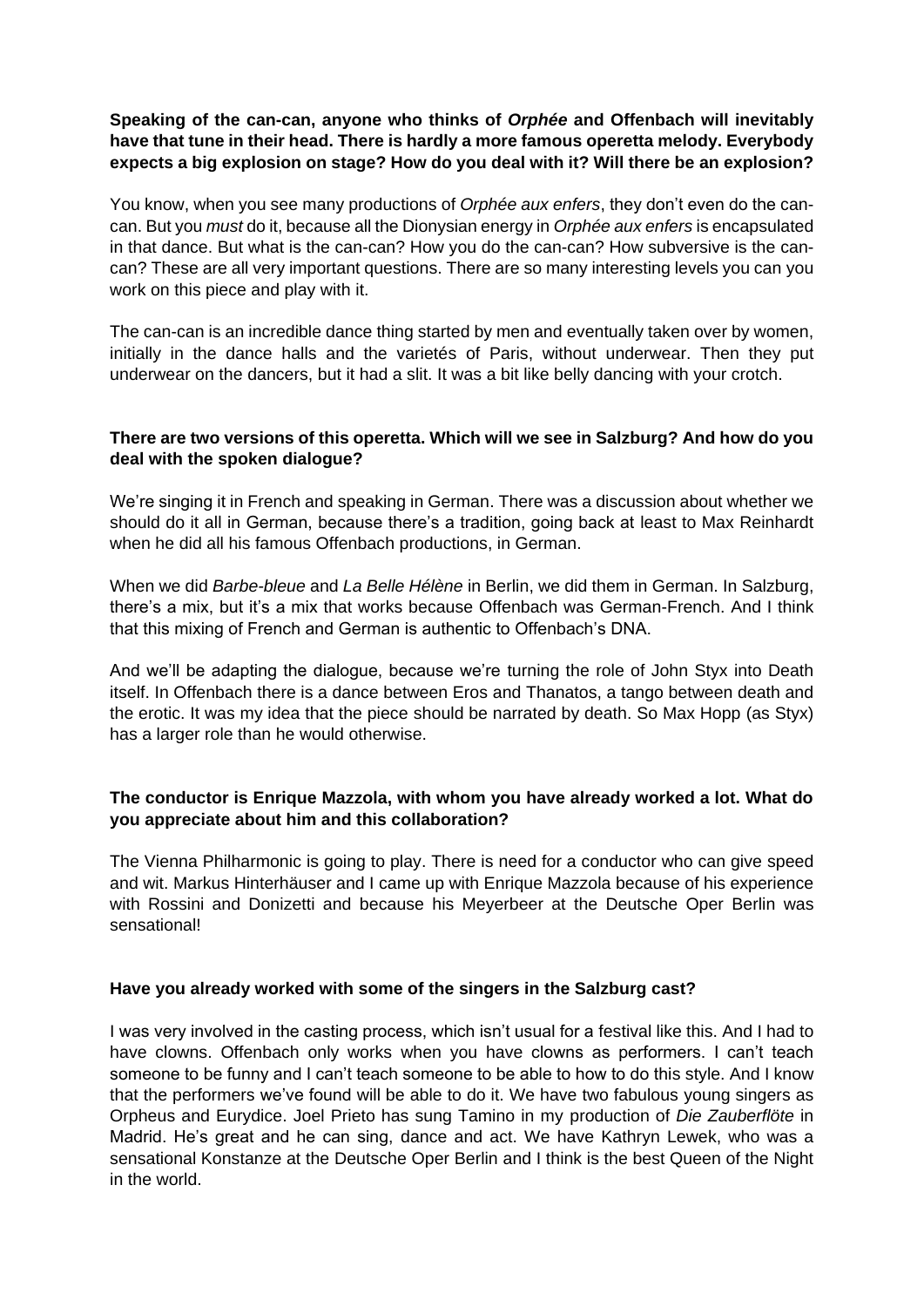



*Joel Prieto (Orphée) Kathryn Lewek (Eurydice)*

And it was important to have as Pluto and Jupiter two performers who could be "schräg" and eccentric and sing the roles well. One of them is Martin Winkler (Jupiter), who is one of the most extraordinary people I've ever worked with. As Pluto, we've got Marcel Beekman, who's a Dutch singer and a brilliant performer.

#### **With this production, you are making your debut at the Salzburg Festival. What does it mean to you to stage this work in the Haus für Mozart?**

I think it's great that on Offenbach's 200th birthday, the Salzburg Festival is honouring the composer by putting his work alongside Mozart. He was, of course, called the "Mozart of the Champs-Élysées". And he adored Mozart. So to perform *Orphée aux enfers* in the Haus für Mozart is the best birthday present and memorial that you can give Offenbach. I think he'd be grinning in his grave.

Offenbach is a revolutionary composer and a genius who sits in the pantheon, not only because of what he did in his own time but because of the influence that he had and the radical, revolutionary things he did on his stage. He was a theatre man from head to toe.

**Photo credits: Barrie Kosky** © Jan Windszus **Joel Prieto (Orphée)** © Simon Pauly **Kathryn Lewek (Eurydice)** © Uzan International Artists **Detail from the Salzburg Festival costume department** © Anne Zeuner <https://www.salzburgerfestspiele.at/en/photos/orphee-aux-enfers-2019>